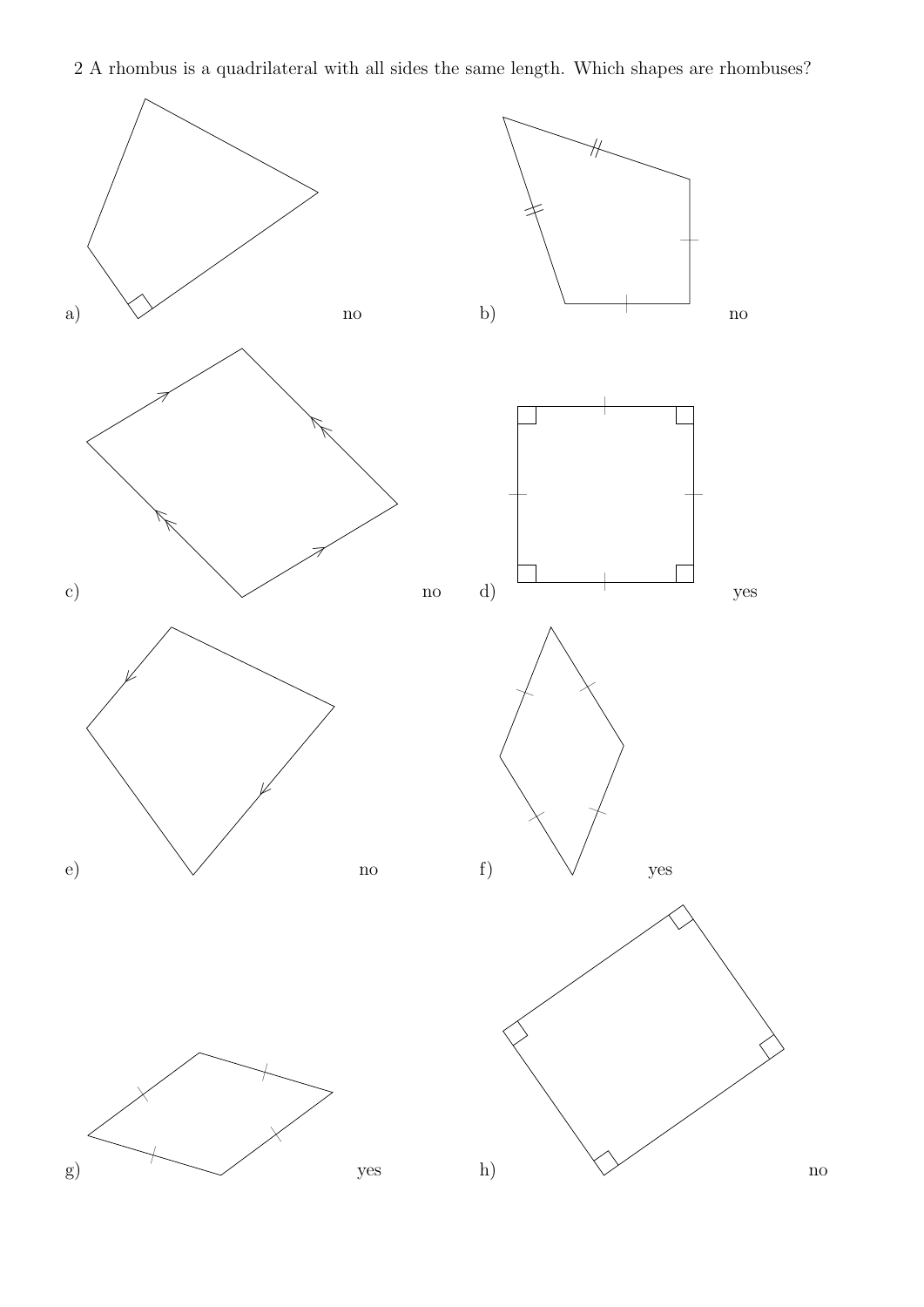3. A rectangle is a quadrilateral with four right angles. Which of the shapes are rectangles?

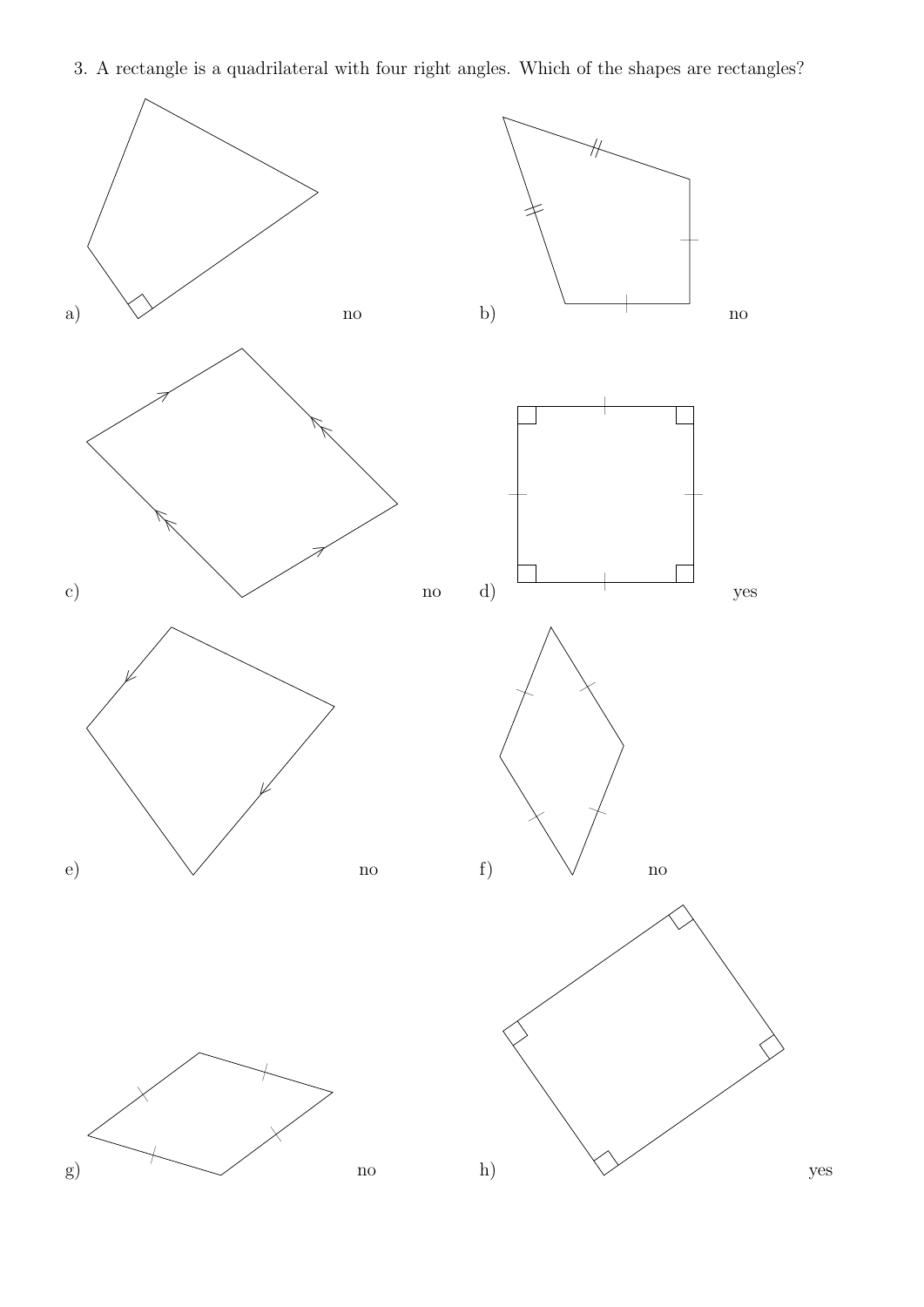4. A parallelogram is a quadrilateral with two pairs of parallel sides. Which of the shapes are parallelograms?

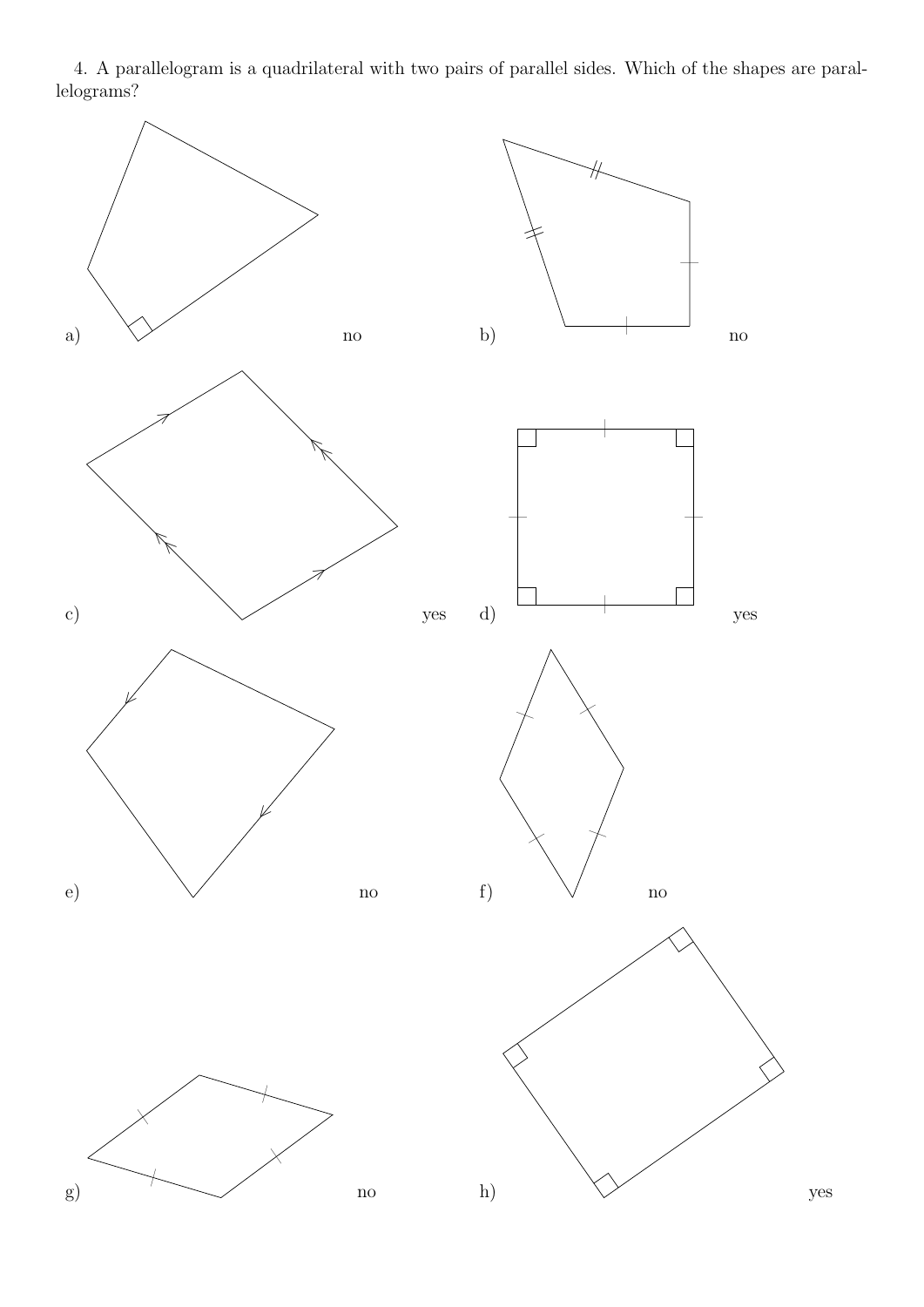5. A square is a quadrilateral with four right angles and all sides the same length. Which of the shapes are squares?

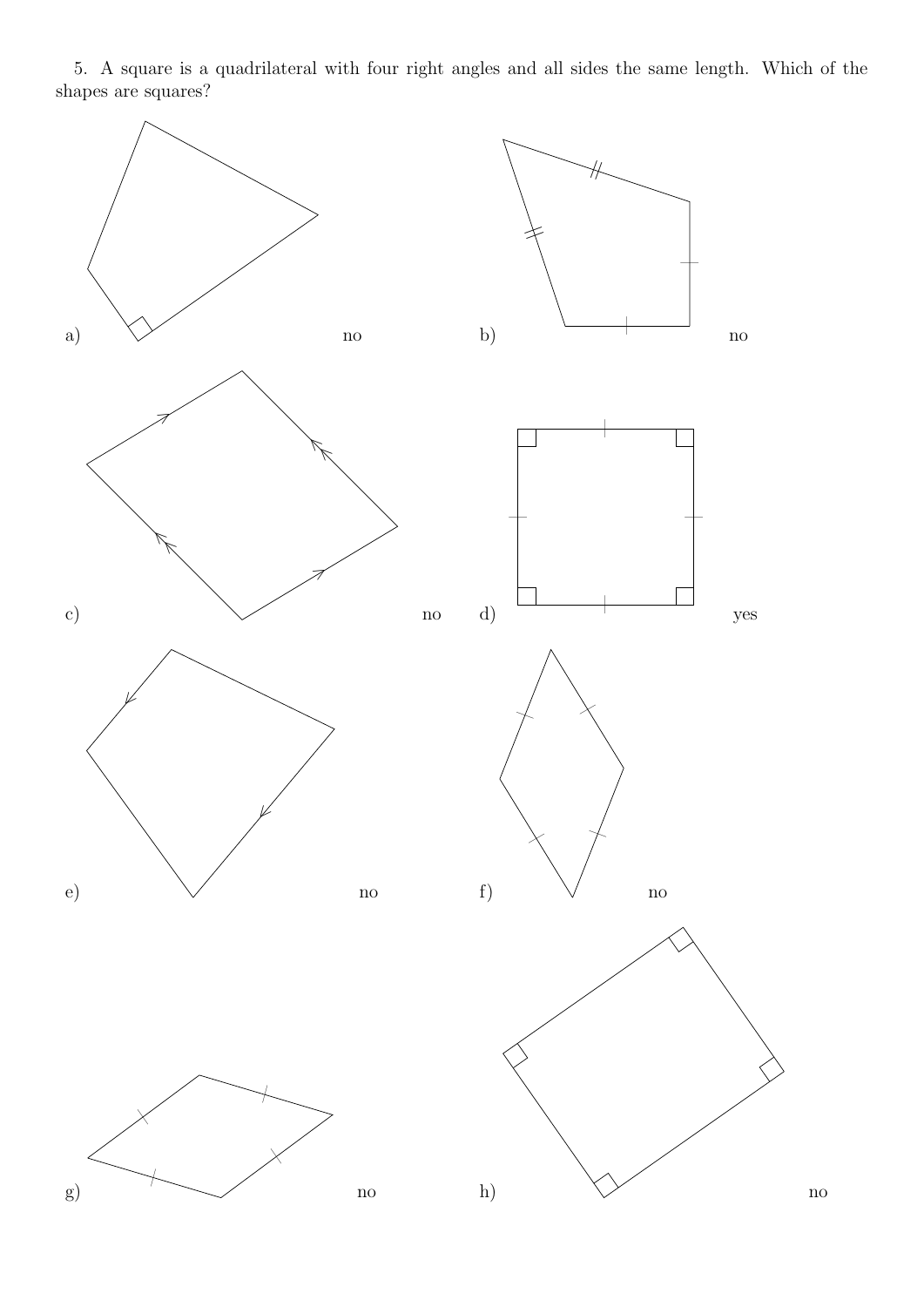6. A kite is a quadrilateral with at least one diagonal line of symmetry. Which of the shapes are kites?